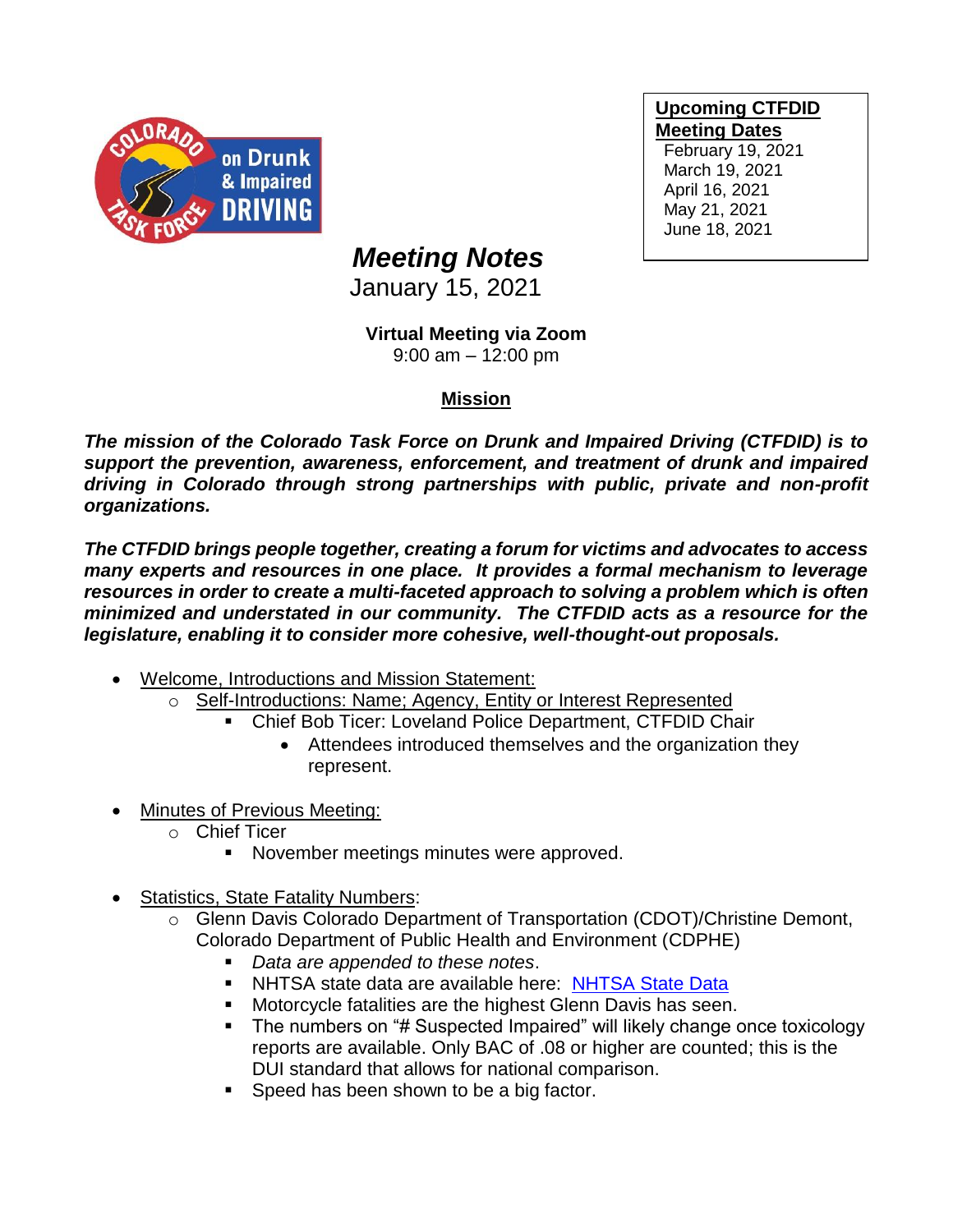- Important to note the difference between raw numbers and percent numbers; the raw numbers may be lower, but because the Vehicle Miles Traveled (the denominator) the percent may be higher.
- Questions:
	- Can we get lower levels of BAC included in the report?
	- Can we get polysubstance use data included in the report?

## • Legislation:

- o Glenn Davis, Fran Lanzer: Executive Director of MADD Colorado
	- Anticipating a challenge to motorcycle lane splitting (motorcycle driving between cars) from the motorcycle community.
	- **EXEC** Legislative session has been delayed.
	- Funding for High Visibility Enforcement is being watched by MADD; some things are going on behind the scenes; still waiting for more firm data.
	- Allowing each city and county to set their own bar hours
		- Could be a problem if people drive from early closing bar to later close bar
		- MADD working with the governor's office to be ready in case a bill is introduced.
	- There might be a bill related to misdemeanor DUI sentencing.
	- CO Commission on Criminal and Juvenile Justice is undertaking an effort to reshape sentencing of misdemeanors. Currently does not include DUI.
	- Important to remember that DUI fees fund a lot of law enforcement efforts in the state so changing sentence structures/fees could impact these efforts. Offenders also pay into fund to provide support to victims; this support could also be reduced.
- Introduction and Welcome to Special Guests of the CTFDID
	- o Rich Adriaens: Executive Director of the Wyoming Governor's Council on Impaired Driving
		- WY had a decrease about 25% fewer fatalities.
		- Alcohol sales overall were up 40% in 2020; normally those data go up about 4% per year.
		- WY does not have a primary enforcement law so struggle with seatbelt issue.
	- o Brittany Lamb: MADD Colorado, Victim-Survivor
		- At 12 years old, Brittany was in an accident. A drunk driver (.087 BAC) crossed the median and hit her aunt's car head-on. Her aunt died on impact; Brittany was severely injured.
		- Brittany was trapped in the car so the Flight for Life helicopter lifted off with the driver of the other car. The helicopter crashed killing all on board – the driver, 2 nurses, and the pilot.
		- Britany had multiple broken bones in her face and body.
		- **EXECT** She was 12 and had difficulties dealing with what she was going through  $$ she was bullied, called "scar face", became very shy, didn't want to talk, etc.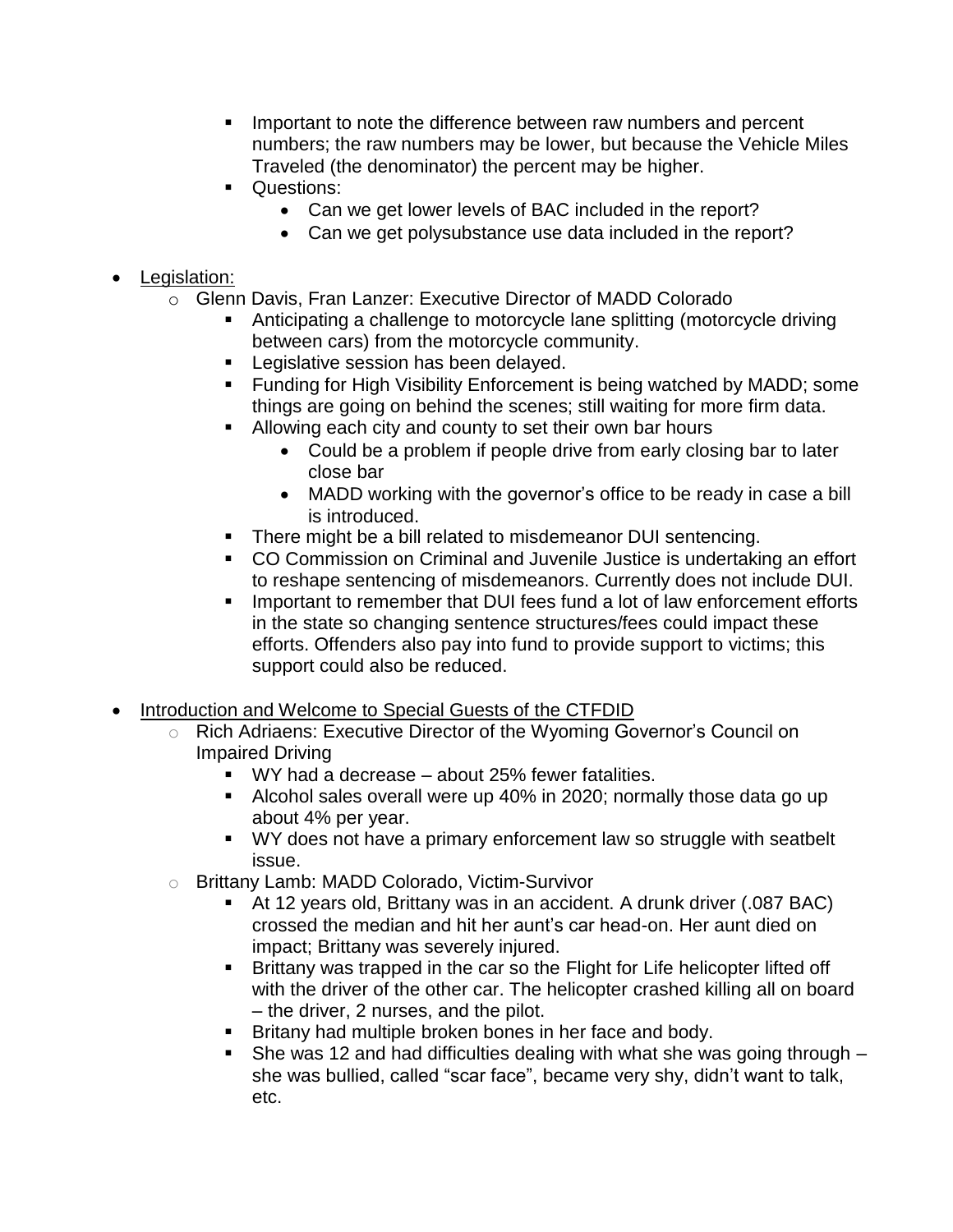- She was no longer able to dance ballet, no longer able to do many things because of the other driver's decision.
- CTFDID Vice-Chair Glenn Davis was the detective who investigated the crash.
- National Highway Traffic Safety Administration (NHTSA) Update
	- o Joe Livingston: NHTSA Region 8 (Ginna Espinosa-Salcedo reporting)
		- **January Impaired Driving Update** 
			- All progress made in 2019 was reversed in 2020; addressing this will be a priority moving forward
			- Working with SADD to look at interventions with college-aged community students through perspective on student wellness; also looking at junior high and high school students.
			- NHTSA is looking for a new chief of impaired driving programs based in DC.
- Impaired Driving Assessment Tool:
	- o Allison Rosenthal: Colorado Department of Public Safety (CDPS) Team Leader, Ginna Jones: Colorado Department of Health and Environment, Jack Reed: CDPS, Glenn Davis & Sam Cole: CDOT, Bonnie Holladay & Webster Hendricks: Colorado Department of Human Services
		- *Presentation is appended to these notes*.
		- **•** Presentation will be broken into three parts; today's presentation includes law enforcement, treatment, and program and communications.
- NGA Learning Collaborative on State Strategies to Strengthen and Leverage Data to Address Impaired Driving Update:
	- o Glenn Davis, Allison Rosenthal-Jack Reed, Ben Mitchell, & Crystal Soderman, Colorado Department of Revenue (CDR), Christine Demont
		- NGA is National Governors' Association.
		- Colorado was selected to put a team together to look at how to make data collection more effective/informative.
		- CO has a State Traffic Record Advisory Committee (STRAC). Any changes in data collection goes through STRAC.
		- Data accessibility is still a large issue what can be shared, with whom.
		- Governor's office has assigned a member of his staff to STRAC.
		- We want to ensure everyone is interpreting the statutes in the same way. STRAC is updating guidance on this.
- Update on the Impaired Driving Behavior Influence Program (IBIP) for 2021
	- o Vito Montone, ONUSrides
		- ONUSrides' mission is to help in the fight against impaired driving to reduce the initiative to do so. They work to create programs with restaurants, bars, and tasting rooms to create incentives not to drive impaired. Things changed when COVID hit. Door is open for a partnership with responsibility.org and looking at launching in the Fall to coincide with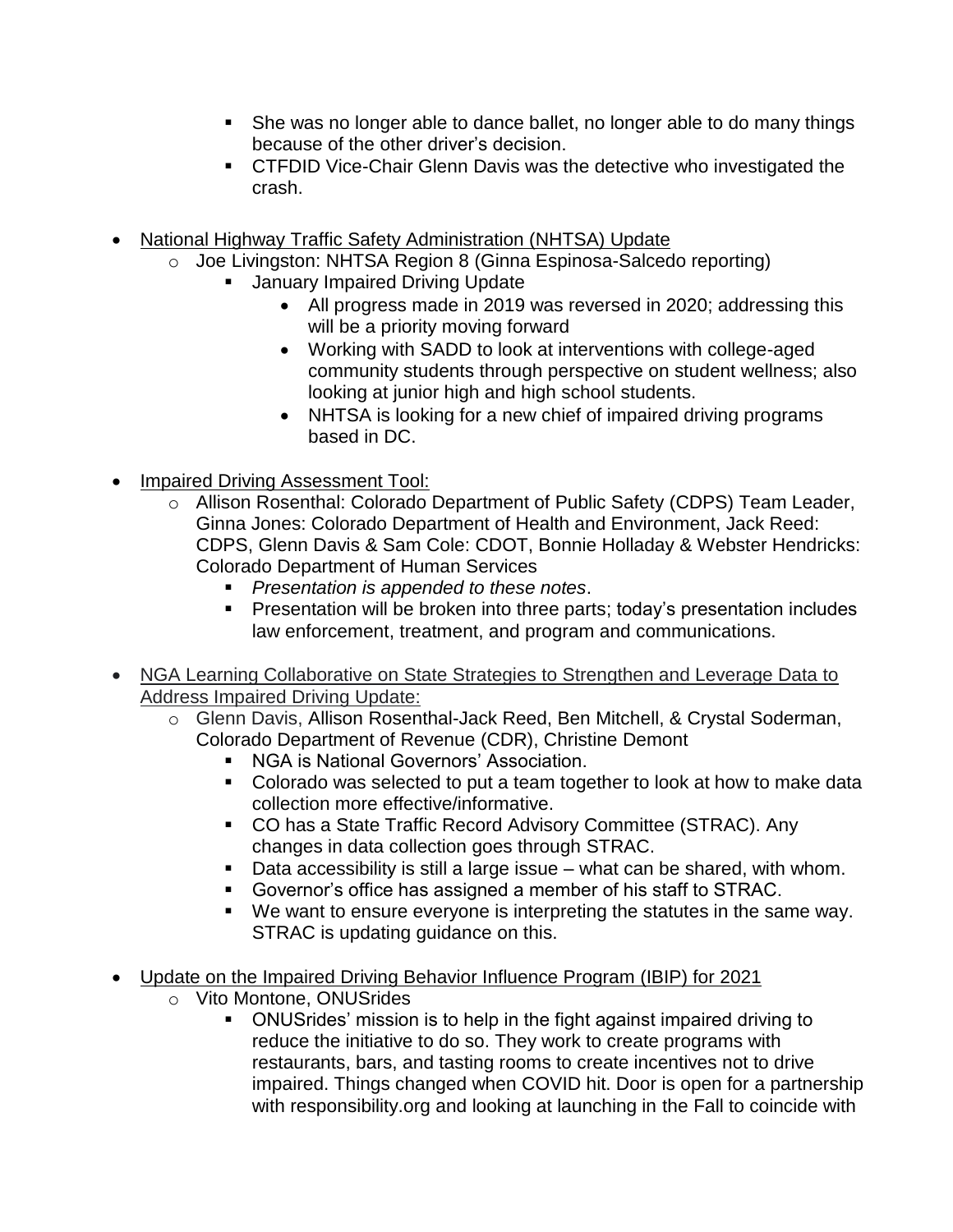timing of COVID vaccination. Vito will be reaching out to people for thoughts and guidance on how to put program together.

- Colorado-CDOT Impaired Driving Newsletter:
	- o Mark Ashby, CDOT
		- You have to sign up to receive this newsletter. To sign up go to: [https://mailchi.mp/state.co.us/colorado\\_impaireddrivingnews](https://mailchi.mp/state.co.us/colorado_impaireddrivingnews)
- Media Relations & Significant Upcoming Events:
	- o Sam Cole, CDOT
		- Sam Cole does a newsletter out of CDOT; Traffic Safety Pulse. Send Sam an email to subscribe.
		- CDOT is going to start doing mini ad buy to coincide with time of year and events where there is risk of increase impaired driving.
		- Winter Blitz DUI enforcement period ran during January.
		- CDOT conducted analysis of all 16 Heat is On enforcement periods: 6,100 arrests were made, down from 9,100 in 2019.
- CTFDID Annual Report Update:
	- o Bob Ticer, CTFDID Chair, Glenn Davis, CDOT
		- Previous annual reports are available at this link: <https://www.codot.gov/about/committees/DUI-taskforce>
- Public Comment/Lightning Round Update:
	- o Bob Ticer, CTFDID Chair
		- **Example 1** Fran Lanzer. Launching online nomination for MADD/CDOT Law Enforcement Champion Awards; hoping to hold in-person event in May dependent on situation. Go here to nominate someone: [https://form.jotform.com/83454126503149.](https://form.jotform.com/83454126503149) Tie One On was successful -43 agencies across the state made approximately 80 arrests during campaign.
		- Paul Aylmer. Restaurant industry still struggling and there is, effectively, no special events industry, yet impaired driving numbers are still up.
		- Crystal Soderman. Still evaluating 2020 number. For December had 1,186 expressed consents; there will be more coming in. So far for 2020 there were 15,173 expressed consents, 6,377 of those were refusals. 33,036 active interlocks on Colorado roadways.
		- Jack Reed. Volume of sales through October: liquor up 14%, wine up 7%, beer is no change. Marijuana sales are up 25%.
		- Curtis Hanock. Healthy kids survey results: reduction in vaping. Increase in youth driving with impaired drivers or others in car impaired.
		- Truman Bradley submitting a letter to the Joint Budget Committee to request funding on prevention and mental health issues. Want to keep cannabis out of the hands of children.
		- Adam Musielewicz. Best Practice Guidance for Alcohol Sales and Deliveries During and After the COVID-19 Pandemic (National Liquor Law